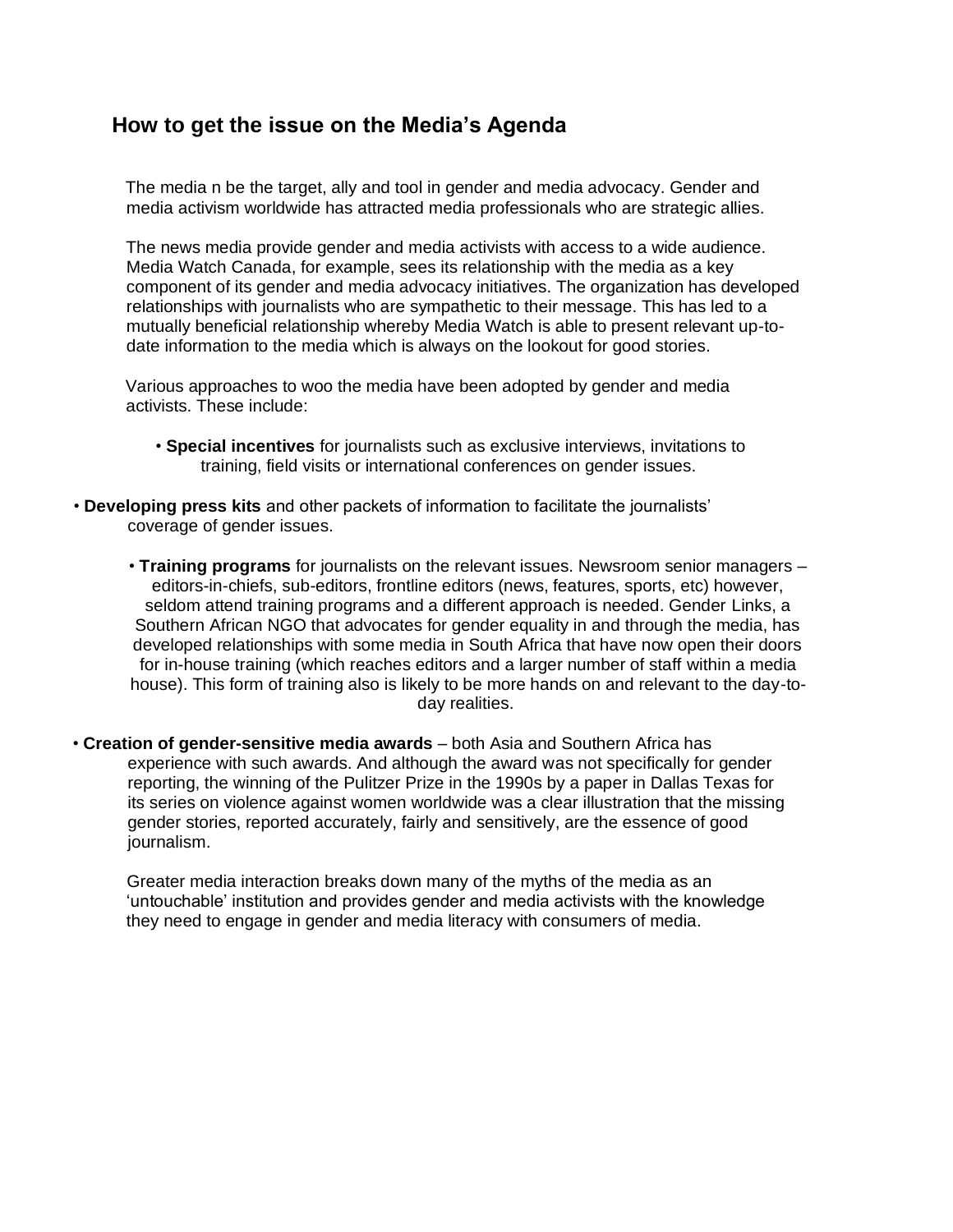# **Case Study**

#### **Cambodia: Gender Equity Media Awards**

The Women's Media Centre (WMC) in Cambodia was born from a movement to increase women's participation in the democratic process during the UN-sponsored elections in 1993. The WMC delivers innovative, national awareness and informative programs on a diverse range of issues affecting contemporary Cambodia, with a special focus on the roles and rights of Cambodian women.

Since its inception in 1995, the WMC has produced high quality, innovative radio, television and video productions designed to educate and inform Cambodians on a wide range of issues impacting on women's rights and human rights including HIV/AIDS, trafficking, elections, domestic violence, decentralization and poverty.

WMC is also dedicated to promoting gender-sensitive reporting in the Cambodian media sector and to encourage journalists to mainstream gender in their reporting and coverage of women. In 2003, Ms. Sarayeth TIVE, Co-Director of WMC and Networking Manager, coordinated Cambodia's first Gender Equity Media Award, and in 2004, the Gender Equity Writer's Award.

Media monitoring was developed and a discussion forum was created to encourage journalists to portray women more positively. The forums provided the group with the opportunity to present their findings to the media and to discuss various obstacles media professionals faced.

The media monitoring findings were announced once a year at a press conference, and letters of appreciation were sent to the Editors-in-Chiefs of media which refrained from publishing stories that portrayed women as sex objects.

WMC's advocacy approach is to work with the media to try and find practical solutions to change the representation and portrayal of women in the media.

The Gender Equity Media Awards and Gender Equity Writer's Award were created to encourage all Cambodian journalists to write gender sensitive articles and to congratulate print media, television and radio organizations for supporting this positive form of reporting.

WMC received funding to coordinate the awards from donors, and worked with the Ministry of Information, the NGO, Women for Change, and a number of media outlets to effectively coordinate and produce the awards ceremonies.

Since 1996 the portrayal of women in the media has progressed a lot, especially the representation of women on radio and television.

WMC continues to encourage media monitoring activities, media internships, student visits to WMC, solidarity events with journalists and editors-in-chief, article solicitation, gender equity media awards, workshops and forums for journalists.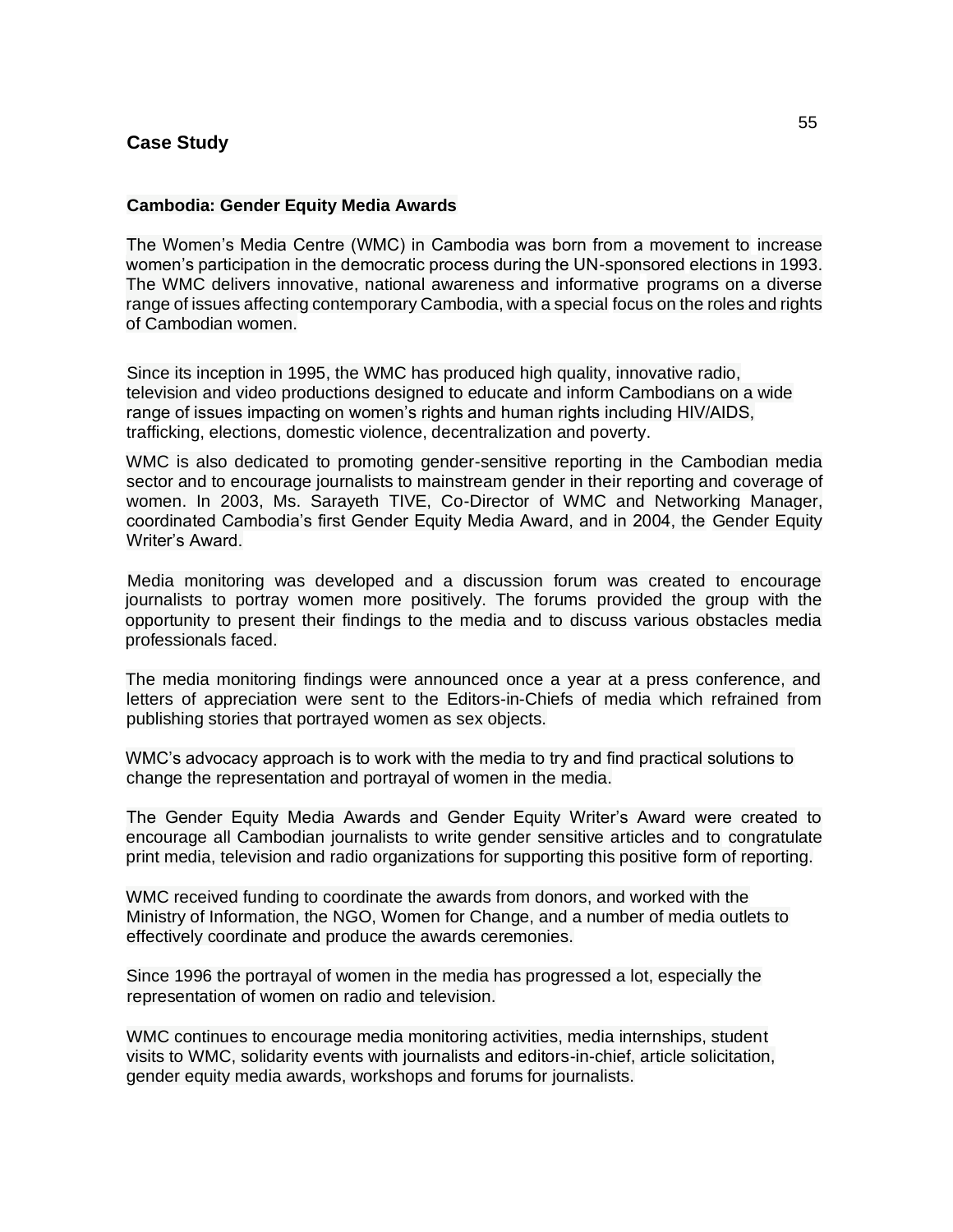#### **Activity – Discussion Points!**

1. Make a list of the strategies the Women's Media Centre in Cambodia has used to engage the media.

2. What is the main philosophy of the approach used by the Centre?

3. What do the gender and media awards seek to do?

# **Getting News Coverage – What you can do!**

**Stage an event** like a press conference, the launch of a petition or a protest march to a targeted media. Always prepare written material and/or press kits for the planned event. Ensure that you always have an up-to-date roster (list) of the key media in your country, including the names of journalists, editors, telephone, fax and e-mail details. Contact the media two to three days prior to the event and reconfirm attendance early on the day of the event.

**Pegs:** Use events like World Press Freedom Day, May 3, the 16 Days of Activism against Gender Violence (November 25-December 10), International Women's Day (March 8) or appropriate national holidays to peg gender and media advocacy issues on.

**Get to know the media's deadlines**: Check with your local media houses to find out their deadlines for news, features, opinion pieces or for arranging talk shows and current affairs discussions. Work to these deadlines when scheduling media events or planning to use the media to get out information on gender and media issues.

**Write Opinion and Commentary Pieces**: Use media monitoring findings to develop timely opinion and commentary pieces that can be marketed to the media. The Gender and Media (GEM) Commentary Service is an excellent example of how gender and media activists have claimed a space in the mainstream media. Go to www.genderlinks.org.za to find out more about the service, which can be replicated in other regions. Also write **Letters to the Editor** to highlight gender issues of concern in the media.

**Be willing to be a source:** Become a reliable and authoritative expert on gender and media issues and do not shy away from media interviews. Prepare for the interview and talk facts, figures and impact. Do not waffle of the top of your head.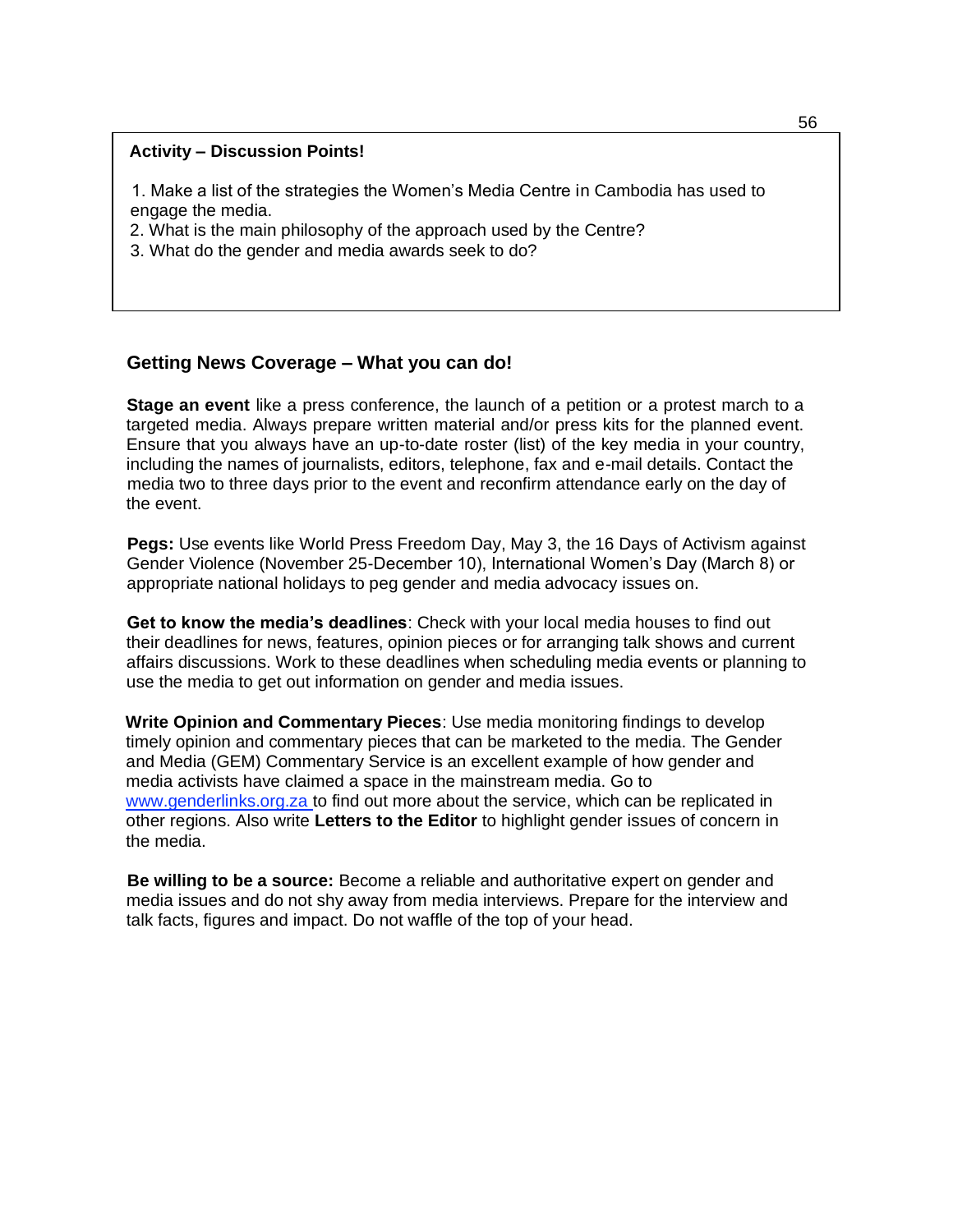# **Case Study**

# **How to say NO to the Boss campaign**

Between 1997 and 1999, women trade union coalitions in Slovenia and Croatia, ran a campaign on sexual harassment in the work place. Although organized by women trade unionists, the 'How to say No to the Boss' campaign was led by a project coalition in each country which include civil society, university students and a representative from the Chamber of Commerce(private sector) in Slovenia.

This campaign also included representatives from the media. In Slovenia, the male editor of the largest private television station was a member of the coalition and in Croatia, the female editor of a women's magazine, also joined.

Staging media events, preparing materials, making available to the media women leaders in the project for interviews and producing and disseminating popular campaign materials like posters and leaflets increased the public's awareness of sexual harassment as a serious violation of women's rights.

The coalitions successfully engaged the media to raise awareness of the issue of sexual harassment – six press conferences were held. The coalitions also mounted campaigns to get their issues covered in the media and in Slovenia, 95 articles were printed in the media, and the coalition was featured on seven television broadcasts and in several radio broadcasts. The campaign in Croatia resulted in more than 50 articles published in the print media, several broadcasts on national and local radio stations and four television broadcasts.

Key female figures within the coalitions were readily available to be interviewed by the media in events such as public forums and hearings which included women with first hand experience of sexual harassment, legal experts, governments. The groups prepared and disseminated to the media, laws, expert articles and speeches on sexual harassment, research findings on sexual harassment in the workplace, among other materials.

All of these tactics kept the issue on the media's agenda over the two-year period, and the public in both countries began to understand the serious dimensions of sexual harassment at work. "Underestimation, ridiculing and tolerance of the perpetrators at the beginning of the project were little by little transformed into the conviction that the problem is big, serious and difficult" for the women who are sexually harassed.

Source: Sonja Lokar, Coordinator of the 'How to say NO to the Boss' Project Coalition, Slovenia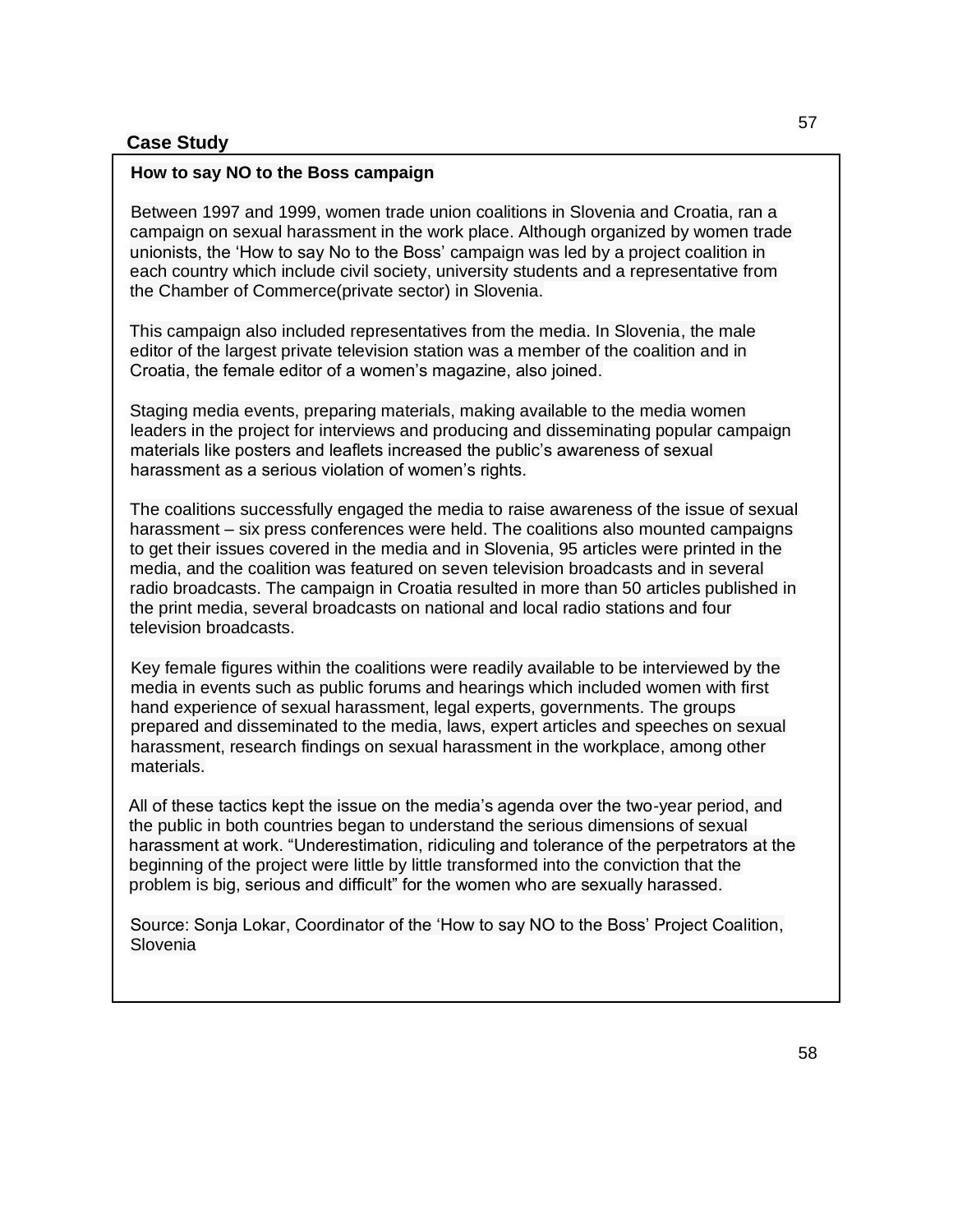### **Activity-Discussion Points!**

1. What strategies did the coalitions use to get their issue onto the media's agenda? What were the results of their efforts?

2. Why do you think the media became 'allies' to the coalitions in this campaign? 3. What was one positive change that occurred because of the coalitions' work with the media?

# **Media Tips for Gender and Media Advocacy**

• Remember, the media is always looking for **news** and a good story. "News is what is new, but this includes more than just what is happening now. What is new also can be a new interpretation of an event or issue".

• Create a contact list of women who are willing to speak and who are accessible. This list can be sent to the media to help journalists and editors to build a network of women as sources whom they can contact on gender issues.

• Go and look for the journalists/editors to give them story ideas and information. Establish a relationship. **BADGER** them. Don't just go once, but twice, three times, as often as necessary to form a relationship with journalists and editors.

- Convene an "experts" panel of women to speak at a press conference on a key issue that has developed within your community, at the provincial level or even nationally. Such panels also can write statements to be given to the media.
- Create information packets for journalists on gender issues, including gender and media areas of concern. But always ensure that the information you give out is factually correct and up to date. Wrong information can hurt an NGO's credibility.
- Have members of your staff, who may be responsible for media relations, take short courses on how to write a press release, or a basic journalism skills course. There are short courses on the Internet, or NGOs can also contact media training institutes within their countries for short courses. Several NGOs also can team up and organize a venue and resource person to provide a short journalism skills course for several groups. Courses on news reporting and writing opinions and columns would be valuable.
- NGOs should be careful not to repeat the "same" messages on gender issues over and over again. Remember, what is new. How much progress has been made on an issue? If things are static and there is a backlash or no change, why is this happening?
	- Do not give out figures without placing the numbers in a context that is, what do the numbers mean? What story do the numbers tell? Always ensure that the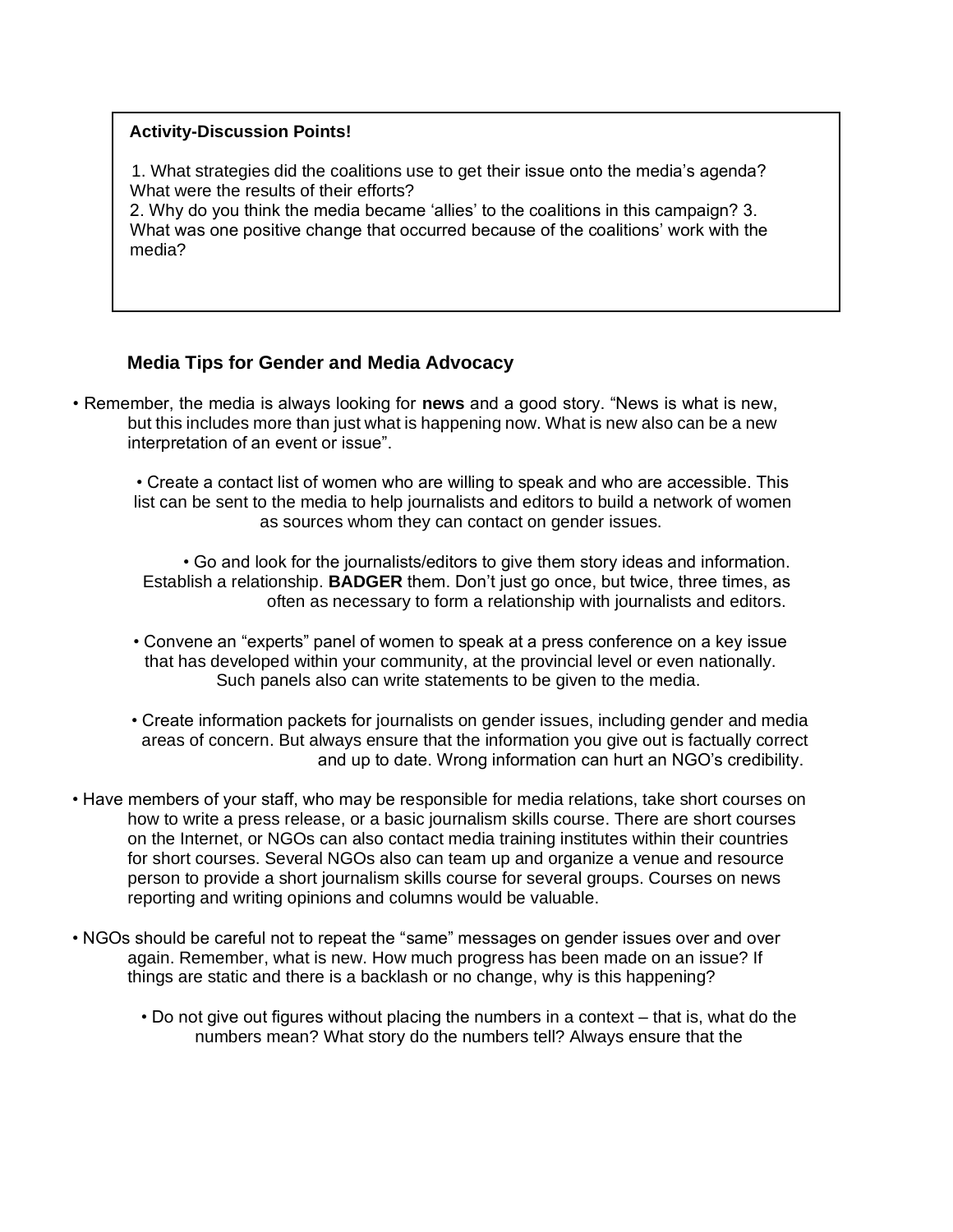figures are accurate. Always provide the source of the data given to the media. NGOs can be a source of sex-disaggregated data.

- Provide the media with case studies that help to bring the human angle to an issue and to illustrate the impact of the issue or event on women, men, girls, boys, etc.
- PREPARE! PREPARE! PREPARE! ALWAYS BE PREPARED WHEN YOU TALK TO THE MEDIA

# **Tips for Writing Opinions and Commentaries**

### **What editors look for?**

• The argument of point of view should be right up front in the piece • The argument must be strong

• A strong news peg (i.e. a piece which is based on an event, issue or trend that is topical in the society, as well as forward looking; also can be a new perspective or new/fresh insight into an event or issue

### **How to pitch your piece:**

• Call an opinion page editor, rather than sending unsolicited articles. Better tactic is to go and see the editor and be persistent

• Have a 2-3 page brief with you when you pitch which outlines the article • Know the newspaper you want to publish your article in (know its values, editorial policy, its readers, etc); research the newspaper before you approach it. • Be brave when pitching your opinion

• Know the area you are writing about; show that you know the issues well. • For dailies: allow three weeks lead time to pitch your piece. For weeklies: allow six weeks lead time

# **Structure (writing the piece):**

- Start with a case study, anecdote or explain a scenario to lead the reader into the issue
	- Put your point of view high in the piece
	- Use statistics when appropriate
	- Give the context (why the issue is important)
- Give the history/background to the issue (not in abundance, but enough to help explain the issue)
	- Avoid jargon and when jargon is used, explain it
	- Avoid acronyms
	- Remember you are writing for general readers
- Write to length (i.e. find out from the editor how many word your piece should be and stick to the length given)
- Acknowledge and understand the editing process (do a self-edit on your piece for style, clarity). You may ask to see a pre-publication piece to see how the piece has been edited by the newspaper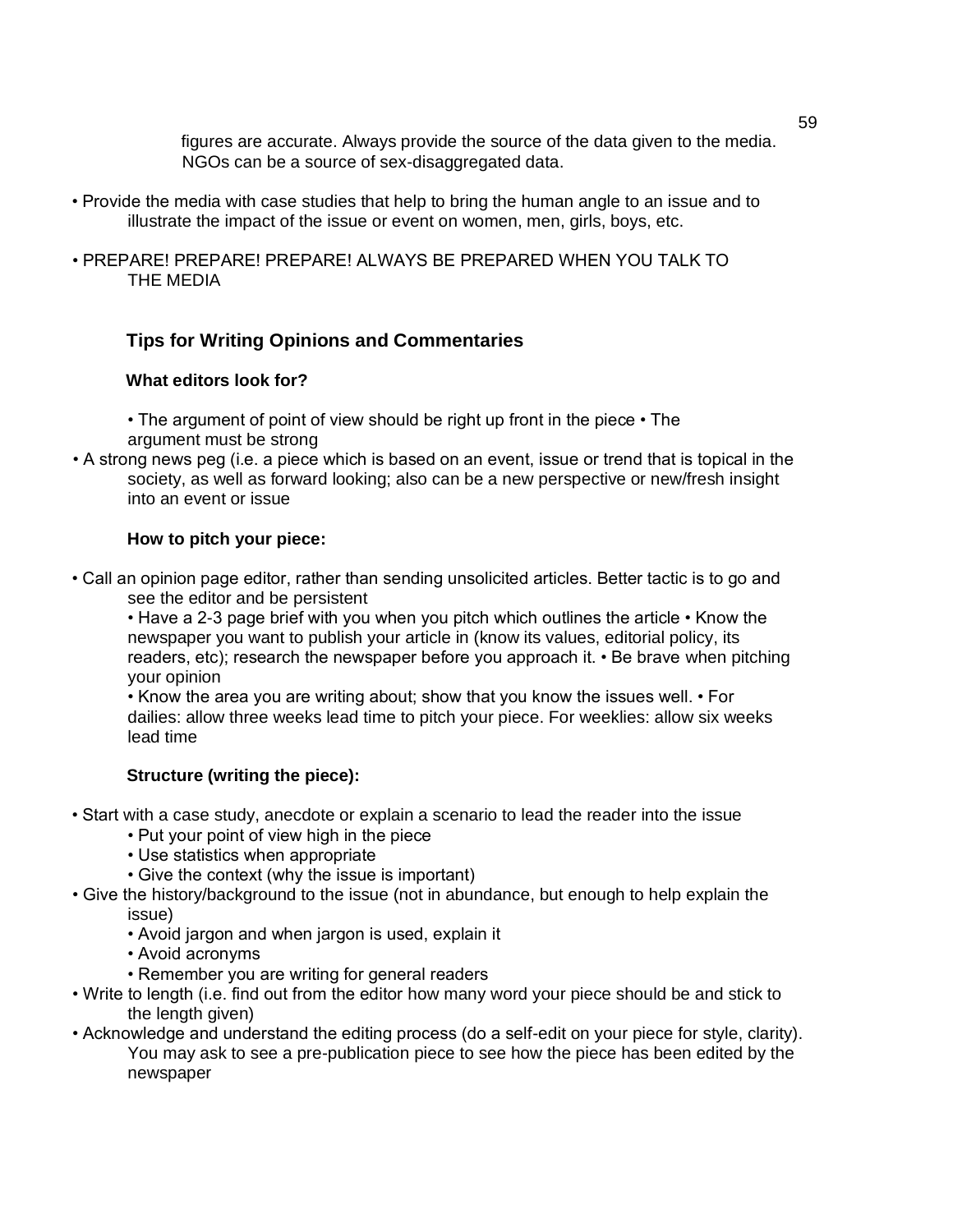## **What to avoid**:

- Do not think that just because you write a piece, you are entitled to space. You must convince an editor why it is important to publish your piece. The piece must be compelling and informative
- Do not write a piece that is too specialized which can be understood only by a small audience
	- Avoid inaccuracies in facts and data
	- Avoid one-side and unfair arguments. Be balanced
	- Avoid a didactic/preachy/prescriptive tone in your piece

# **KEY POINTERS: BREVITY, CLARITY, KEEP THE ARGUMENT CENTRAL**

### **Editor's Checklist for Newsworthiness<sup>45</sup>**

Does the story offer new information? Does it say something original? Does it add to ongoing coverage? Should it be told now? What impact will the story have on the audience reading it? Will the story make a difference? Will it change the way the issue is seen? Does it indicate a movement of change?

### **Tips for writing a Press Release**

Be brief and to the point Ensure all facts, figures and information is correct Answer in the first paragraph the following: Who, What, When and Where Provide answers to Why and How in subsequent paragraphs Put the important points first and high up in the release Support data with quotes from spokespersons (ensure a balance of women and men, both experts and ordinary citizens)

# **Box 16: Using the Internet in Gender and Media Campaigns**

The Internet is the biggest computer network in the world and can be used to put one's campaign on-line to inform wider audiences of your work at the national level. The Internet can be used to:

• Publish information cheaply and quickly, that will be accessible all over the world • Find information fast from all over the world to help you research your campaign • Share information and promote your organization and its work

I the people or projects that may be able to support or assist your organization